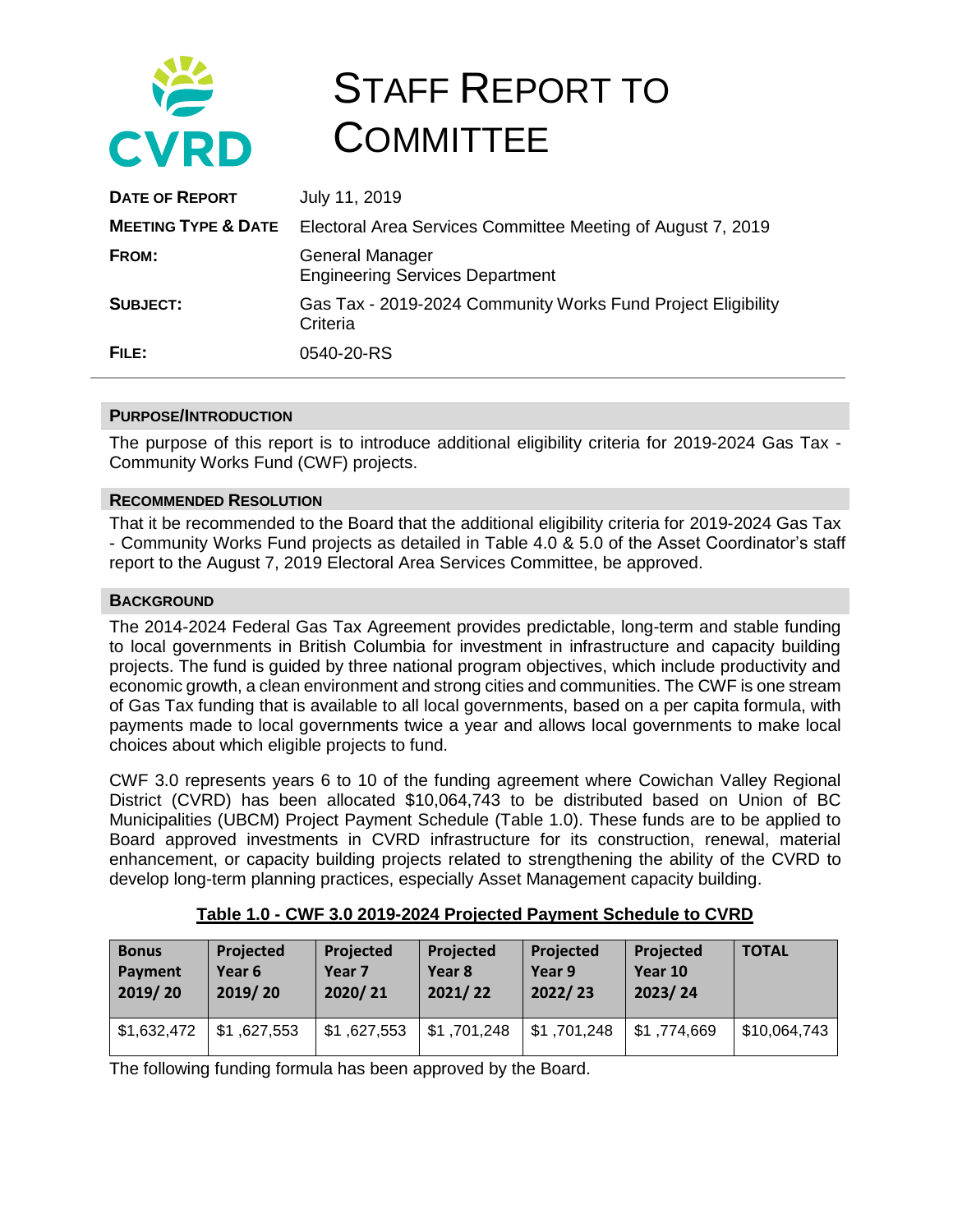| Project<br><b>Stream</b>                                    | <b>Details</b>                                                                                                                                                                                                                                                                                                                                                                                                                                                                                | <b>Proposed</b><br><b>Allocation</b><br>$\frac{9}{6}$ | <b>Proposed</b><br><b>Allocation</b><br>$\boldsymbol{\mathsf{S}}$ |
|-------------------------------------------------------------|-----------------------------------------------------------------------------------------------------------------------------------------------------------------------------------------------------------------------------------------------------------------------------------------------------------------------------------------------------------------------------------------------------------------------------------------------------------------------------------------------|-------------------------------------------------------|-------------------------------------------------------------------|
| Electoral<br>Areas                                          | These projects are staff and/or Director identified<br>and will be prioritized based on maintaining<br>existing services and infrastructure, and the<br>environmental, social and financial benefits to the<br>organization.                                                                                                                                                                                                                                                                  | 60%                                                   | \$6,038,845                                                       |
| Asset<br>Management<br>Infrastructure<br><b>Investments</b> | These projects have already been identified and<br>prioritized by based on condition and risk<br>assessments related to major capital re-<br>investments in existing CVRD infrastructure.                                                                                                                                                                                                                                                                                                     | 30%                                                   | \$3,019,423                                                       |
| Asset<br>Management<br>Capacity<br><b>Building</b>          | These projects have been identified in the DRAFT<br>Corporate Strategic Asset Management Plan -<br>Action Plan. These projects will increase the<br>CVRD's ability to embed asset management<br>planning practices throughout the organization.<br>For example, Asset Management software<br>package, Expanding Scope for Additional<br>Systems (Fleet, IT, Flood Management, Drainage,<br>Natural Capital), completing inventories, condition<br>assessments and defining levels of service. | 10%                                                   | \$1,006,474                                                       |
|                                                             |                                                                                                                                                                                                                                                                                                                                                                                                                                                                                               | <b>TOTAL</b>                                          | \$10,064,743                                                      |

**Table 2.0 - Proposed CWF 3.0 Funding Formula**

Electoral Area distribution of CWF 3.0 is based on 2016 population statistics; Table 3.0 Shows the funds distribution per Electoral Areas.

## **Table 3.0 EA Distribution of CWF 3.0**

| <b>Electoral</b><br>Area | 2016<br><b>Population</b> | 2016 % of<br>total<br><b>Population</b> | <b>EA CWF</b><br><b>Distribution 2019</b> |
|--------------------------|---------------------------|-----------------------------------------|-------------------------------------------|
| A                        | 4,733                     | 14%                                     | \$<br>858,830                             |
| B                        | 8,558                     | 26%                                     | \$<br>1,552,898                           |
| C                        | 5,019                     | 15%                                     | \$<br>910,726                             |
| D                        | 3,243                     | 10%                                     | \$<br>588,461                             |
| Е                        | 4,121                     | 12%                                     | \$<br>747,779                             |
| F                        | 1,629                     | 5%                                      | \$<br>295,591                             |
| G                        | 2,325                     | 7%                                      | \$<br>421,885                             |
| Н                        | 2,446                     | 7%                                      | \$<br>443,841                             |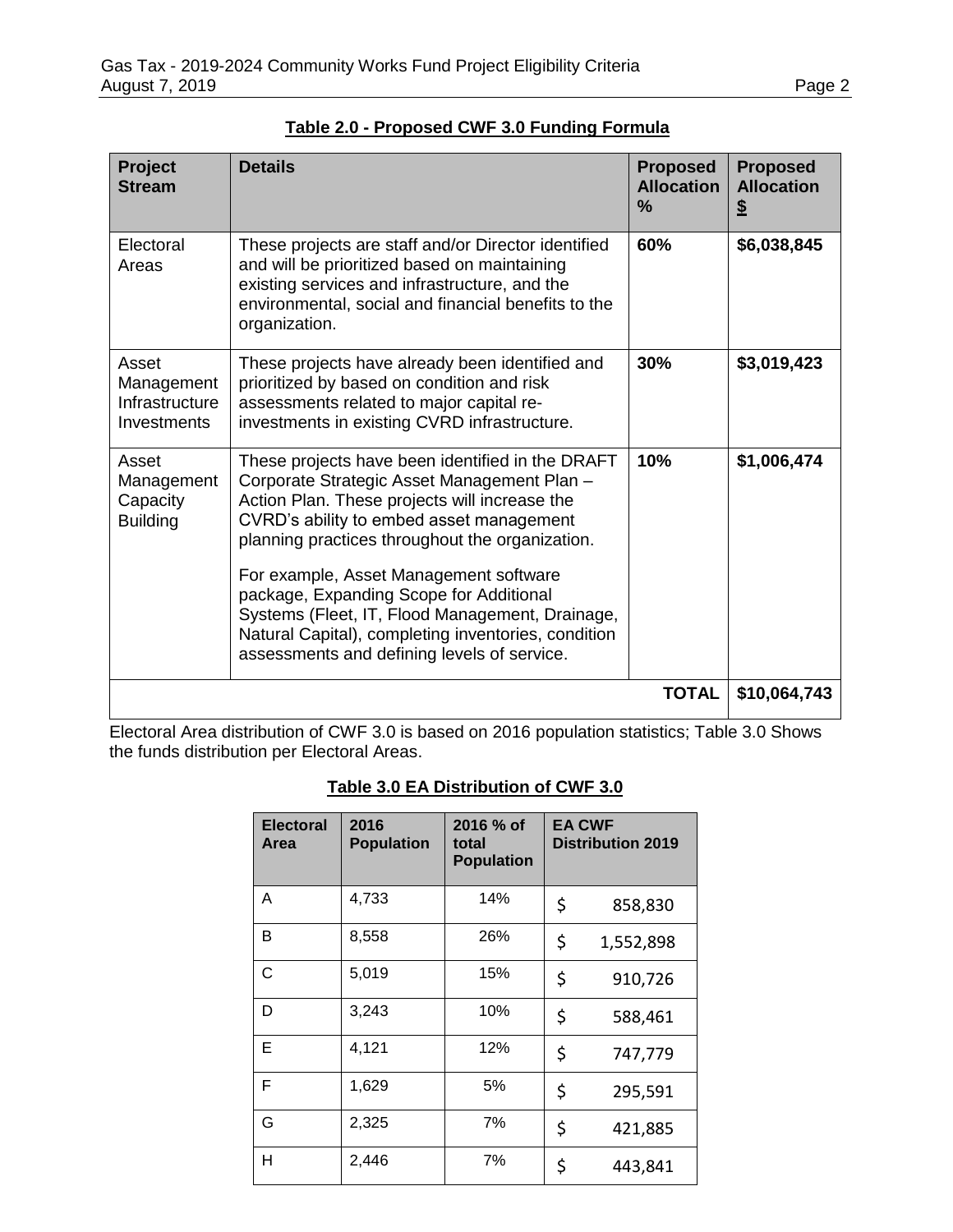|       | 1,206  | 4%   | \$218,836   |
|-------|--------|------|-------------|
| Total | 33,280 | 100% | \$6,038,846 |

## **ANALYSIS**

CWF 3.0 projects can be identified by Electoral Area Directors, staff or through strategic planning documents, such as an asset management plan, energy management plan, climate action plan etc., however they must meet the eligibility requirement established by UBCM (Attachment A). Additionally, project proposals must include specific information (Table 4.0) that is required to be reported to UBCM (Attachment B).

| <b>Project Name</b>     |                                                                              |
|-------------------------|------------------------------------------------------------------------------|
|                         | Provide unique project name                                                  |
| <b>Project Lead</b>     | Name and Division                                                            |
|                         | Provide a detailed description. Include quantitative values where            |
| Project                 | applicable (ex. length of pipe, energy savings, greenhouse gas               |
| <b>Description</b>      | reductions etc.).                                                            |
| Project                 | Where was this project identified (e.g. Condition Assessment, Risk           |
| <b>Justification</b>    | Assessment, Director, Strategic Plan etc.)?                                  |
| <b>Project Location</b> | Address or coordinates                                                       |
| <b>Cost Estimate</b>    | What is the total project cost?                                              |
| <b>CWF 3.0</b>          | How much CWF is requested?                                                   |
| <b>Start Date</b>       | Anticipated start date of project                                            |
| <b>End Date</b>         | Anticipated end date of project                                              |
|                         | Active Transportation/Community Energy Systems/Wastewater/Drinking           |
|                         | Water/Solid Waste/ Sport Infrastructure/ Recreation/Cultural/ Tourism/       |
|                         | Disaster Mitigation/Public Transit/ Brownfield redevelopment/ Asset          |
| <b>GTF Project</b>      | Management/ Integrated Community Sustainability Plans/ Long-term             |
| Category                | Infrastructure Plan                                                          |
| <b>Investment Type</b>  | New Construction/upgrade/renewal/replacement/expansion                       |
| <b>National</b>         |                                                                              |
| <b>Outcome</b>          | Stronger Communities/ Cleaner Environment/Economic Growth                    |
|                         | What is the service area or population directly benefiting from this project |
|                         | also include metrics such as meters, kilometers, square meters, square       |
|                         | kilometers, watts, kilowatt hours, or numerical counts of infrastructure or  |
| <b>Project Outputs</b>  | equipment                                                                    |
|                         | Metrics such as number of residents benefitting/served, ridership            |
|                         | benefiting/served, reduction in GHG emissions, reduction in vehicle trips,   |
|                         | increase water or wastewater treatment or storage capacity, annual           |
|                         | users benefitting or passengers benefiting from project results; Number      |
|                         | of home/business water or sewer connections installed or maintained,         |
| Project                 | number of residents served by community energy project, increase in          |
| <b>Outcomes</b>         | treatment levels, increase capacity, etc.                                    |
| <b>CVRD Function</b>    |                                                                              |
| Code                    | What is the CVRD GL code for this project?                                   |
| <b>Electoral Area</b>   | What EA is receiving the benefits of this project?                           |
| <b>EA population</b>    | What is the population of the Electoral Area?                                |

## **Table 4.0 CWF Project Proposal Information Requirements**

CVRD staff have also identified some additional eligibility requirement to ensure that CWF 3.0 is strategically applied to projects as detailed in Table 5.0.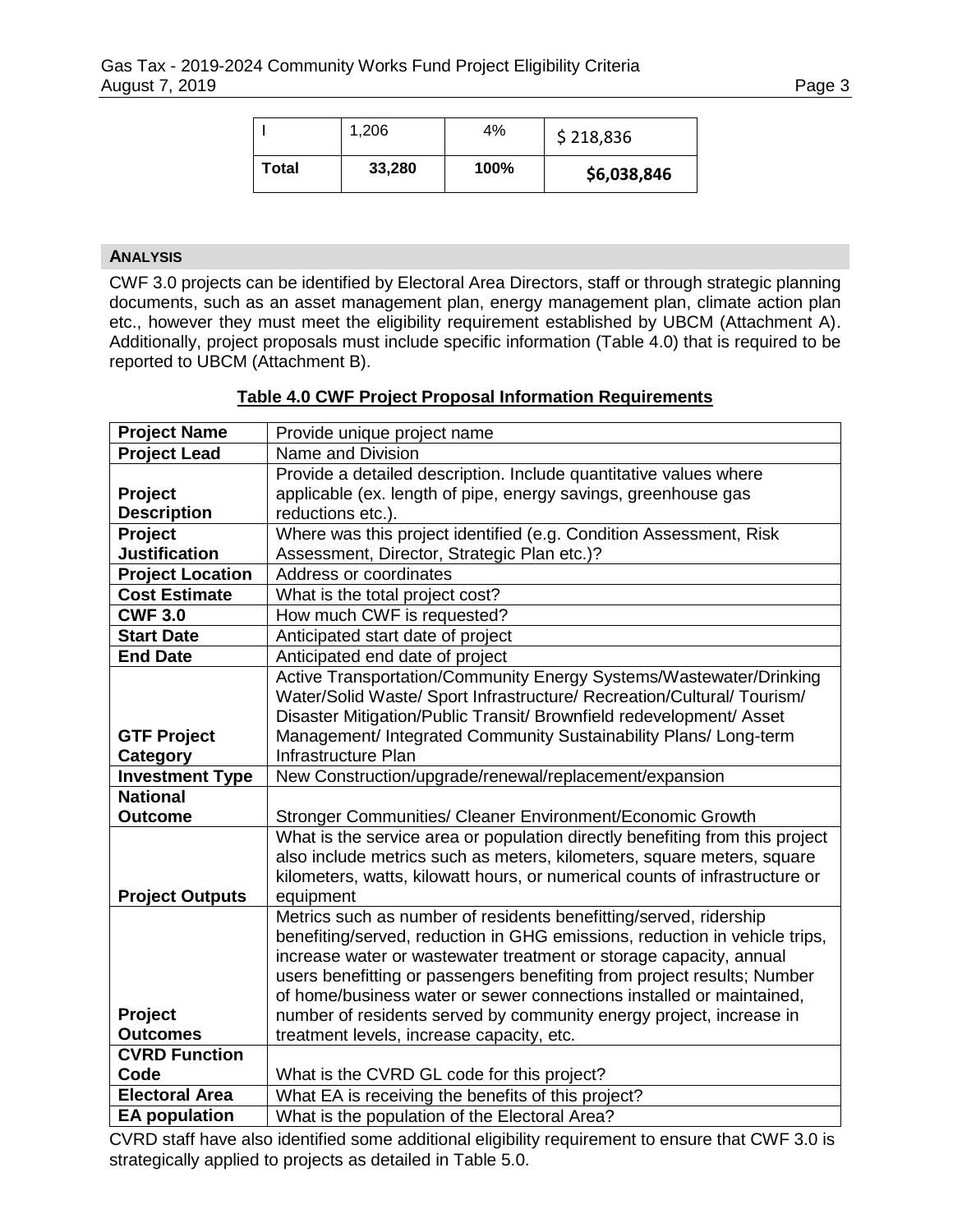## **Table 5.0 Additional Eligibility Requirements**

- 1. CWF 3.0 should be used for existing services and infrastructure owned by the CVRD.
- 2. CWF 3.0 projects should be spread out over 5 years to accommodate payment schedule and staff capacity.
- 3. Any unspent CWF 3.0 will be returned to the original project stream.
- 4. CWF 3.0 eligibility requirements will also apply to any unspent CWF 2.0.
- 5. Earned interest will be accrued and distributed based on Board approved priority projects in year 2024.

#### **FINANCIAL CONSIDERATIONS**

All eligible projects will be presented to the Electoral Area Services Committee and eventually approved by the Board.

#### **COMMUNICATION CONSIDERATIONS**

The Gas Tax Agreement includes a communications protocol that outlines various communications and signage requirements on page 17, schedule E.

#### **STRATEGIC/BUSINESS PLAN CONSIDERATIONS**

It is important to note that CWF 3.0 projects must be spread out over the next five years to match the payment schedule and to accommodate staff capacity to deliver the projects. The 2018 State of Infrastructure report identified an infrastructure deficit of \$35 million. CWF 3.0 funds will assist the CVRD in addressing this deficit.

## **GENERAL MANAGER COMMENTS** ☐ Not Applicable

Referred to (upon completion):

- □ Communications & Engagement
- ☒ Community Services *(Island Savings Centre, Cowichan Lake Recreation, South Cowichan Recreation, Arts & Culture, Public Safety, Facilities & Transit)*
- ☒ Corporate Services *(Finance, Human Resources, Legislative Services, Information Technology, Procurement)*
- ☐ Engineering Services *(Environmental Services, Recycling & Waste Management, Water Management)*
- ☐ Land Use Services *(Community Planning, Development Services, Inspection & Enforcement, Economic Development, Parks & Trails)*